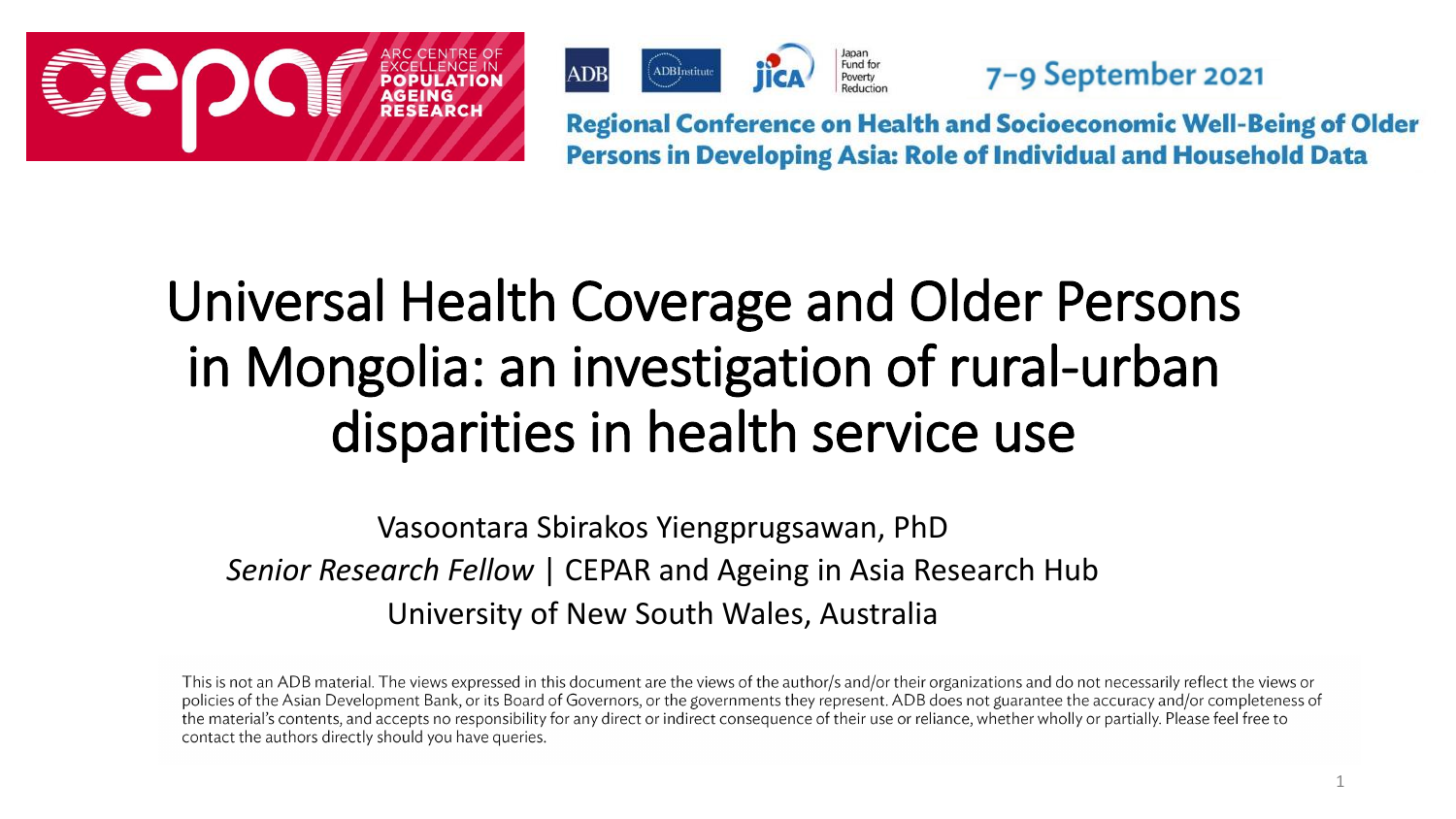### **Relevance to the conference**

Role of individual data on health of older persons in developing Asia

Importance of international partnership, standardized questions, and technical capacity training

| School of Public Health, Mongolian<br><b>National University of Medical Sciences</b><br>(MNUMS), Ulaanbaatar, Mongolia | Australian Research Council Centre of<br><b>Excellence in Population Ageing</b><br>Research (CEPAR), Australia                                                                       | World Health Organization, Geneva,<br>Switzerland                                                                             |
|------------------------------------------------------------------------------------------------------------------------|--------------------------------------------------------------------------------------------------------------------------------------------------------------------------------------|-------------------------------------------------------------------------------------------------------------------------------|
| Conceptualized, led data collection and<br>collaboration in Mongolia                                                   | Conceptualized and funding<br>Data analysis and write-up                                                                                                                             | Adapted questionnaire from WHO<br>Study on global AGEing and adult<br>health (SAGE)* - survey team trained<br>by the WHO team |
| Gantuya Dorj<br><b>Bilegt Batkhorol</b><br>Undram Lkhagvaa<br>Dulamsuren Battsengel<br>Chimedsuren Ochir               | Robert Cumming, Jocelyn Dracakis<br>[Faculty of Medicine and Health, CEPAR<br>node – University of Sydney]<br>Vas Sbirakos Yiengprugsawan [CEPAR -<br>University of New South Wales] | Nirmala Naidoo<br>Paul Kowal                                                                                                  |

### **Mongolia-Australia-WHO international collaboration**

\*WHO-SAGE data collected in China, India, Ghana, Russia, South Africa, and Mexico with a focus on those aged 50 years and older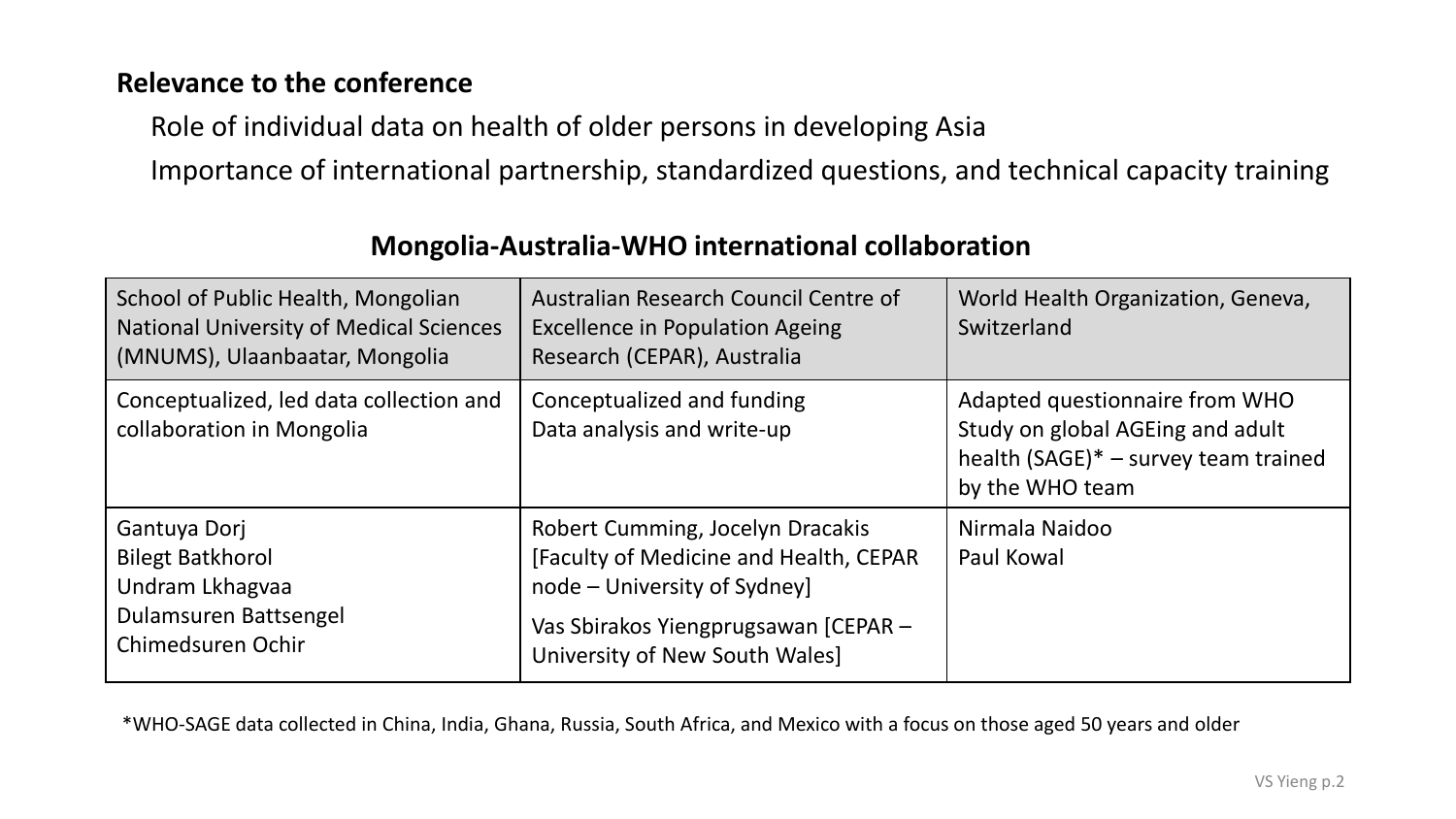### **Context**

Mongolia is a lower middle-income country of 3.2 million people. It is the second largest landlocked country in the world and one of the most sparsely populated.

Situated between the People's Republic of China and the Russian Federation, Mongolia has maintained its own culture.

Approximately half of the total Mongolian population lives in the country's only large city, Ulaanbaatar.

As a result of rapid urbanisation, economic and health inequalities exist not only between rural and urban areas but also within urban areas (traditional *ger/yurts*  districts and *apartment* areas).



*Source: https://www.adb.org/news/adb-helpulaanbaatar-transform-its-ger-areas-eco-districts*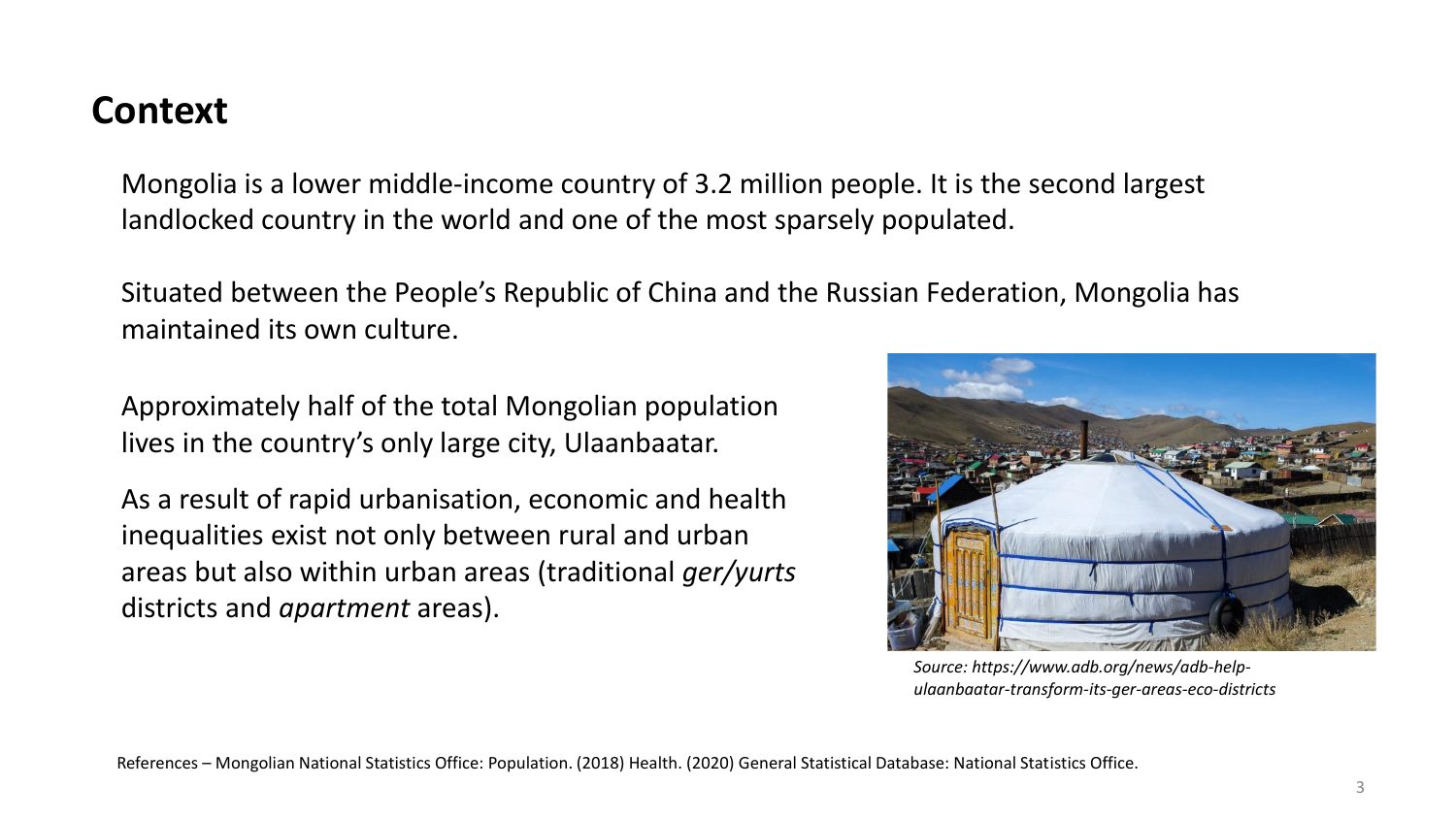# **Selected indicators**

| Urban population (%) 2019                              | 69 |
|--------------------------------------------------------|----|
| Population aged 60+ years (%) 2020                     | 7  |
| Population aged 60+ years (%) 2035                     | 12 |
| Life expectancy at birth, male (years) 2019            | 66 |
| Life expectancy at birth, female (years) 2019          | 74 |
| Causes of deaths (%), Global Burden of Diseases 2019   |    |
| Communicable and maternal and child-related conditions | 11 |
| Non-communicable diseases (NCDs)                       | 82 |
| <b>Injuries</b>                                        | 7  |

Mean life expectancy at birth has increased substantially but there are large disparities between males and females.

Chronic NCDs pose the most predominant health challenges, with very high rates of hypertension.

References – United Nations, Department of Economic and Social Affairs, Population Division (2019). World Population Prospects 2019, custom data acquired via website. World Bank Open Data, World Development Indicators (data.worldbank.org) Global Burden of Diseases 2019, data visualization (vizhub.healthdata.org/gbd‐compare)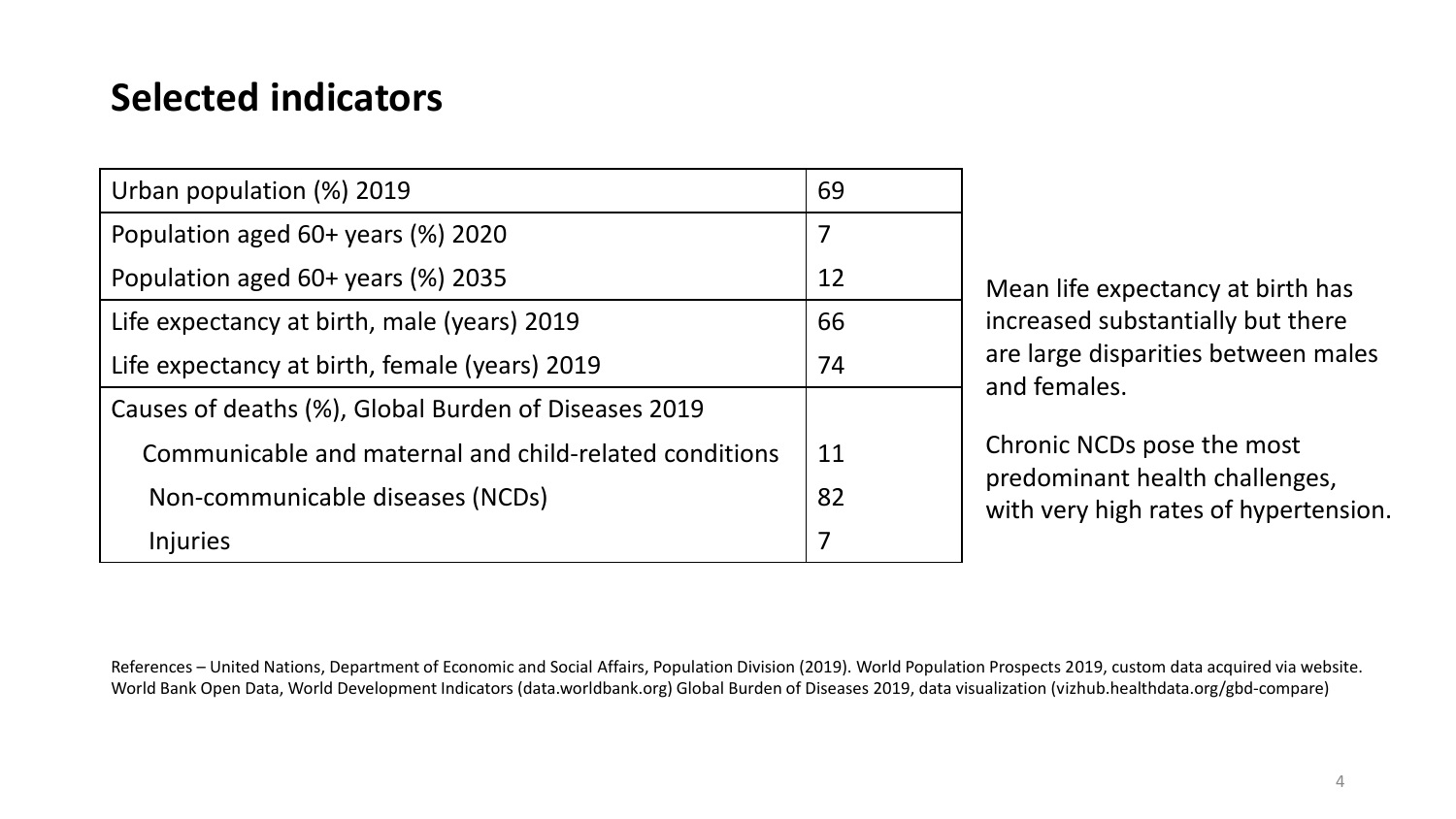### **Universal Health Coverage (UHC)**

Mongolia has made significant progress towards UHC for over 90% of its population. UHC is funded by mixed general taxation and social insurance schemes.

Mongolia's UHC Index 63 out of 100 (compared to 55 in the region); however, out-of-pocket (OOP) expenditure is still relatively high as 32% of total health expenditure (2018).

Delivery of health services is challenged by very large sparsely populated areas.

There are significant disparities between urban and rural areas in terms of distribution of health facilities and human resources, which are more concentrated in urban centers.

Primary health care is delivered by Family Health Centers (FHC) in urban areas and by *Soum* Health Centers (SHC) in rural areas. Most tertiary and all specialised hospitals are located in Ulaanbaatar.

Public secondary and tertiary services can be accessed free of charge if referred from primary care providers. Bypassing to higher services without referrals results in OOP expenditure.

References – Erdenee et al. Distribution of health care resources in Mongolia using the Gini coefficient. *Hum Resour Health* 2017, 15(1):56. | Gan-Yadam et al. Factors associated with health service utilization in Ulaanbaatar, Mongolia: a population-based survey. *J Epidemiol* 2013, 23(5):320-328 | World Health Organization. World Health Statistics 2019: Monitoring Health for the Sustainable Development Goals.| WHO. 2013. Regional Office for the Western Pacific. Mongolia Health System Review. Manila: WHO Regional Office for the Western Pacific.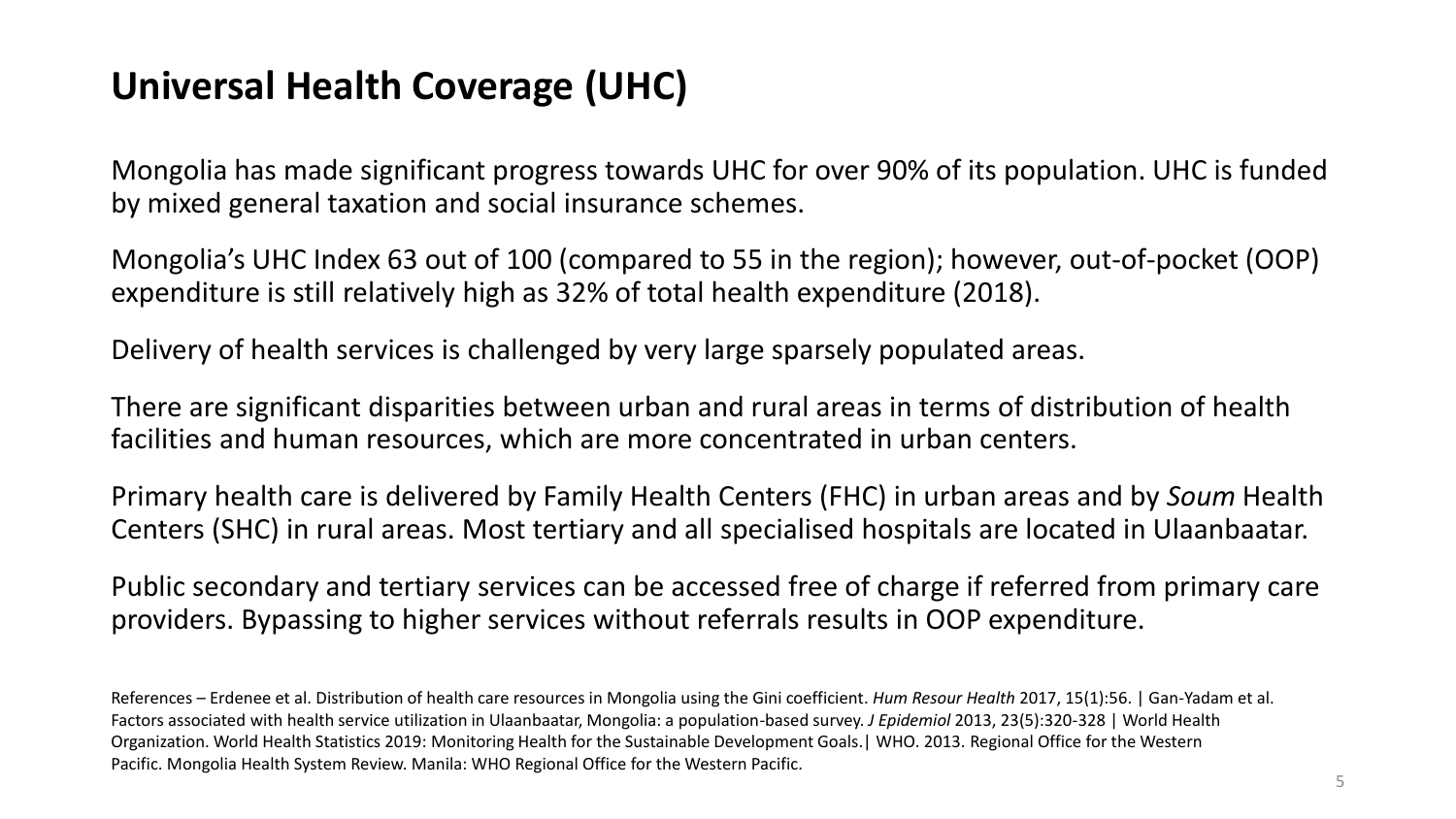### **Research objective**

To investigate patterns and determinants of outpatient and inpatient health service use amongst older people in Mongolia with a focus on urban-rural area differences.

*Main variables of interest:*

- *For outpatient service use, questions included: "Over the last 12 months, did you receive any health care not including overnight stay in hospital or other healthcare facilities?"*
- For inpatient health service use, questions included: "In the last 3 years, have you ever stayed *overnight in a hospital or other healthcare facilities?"*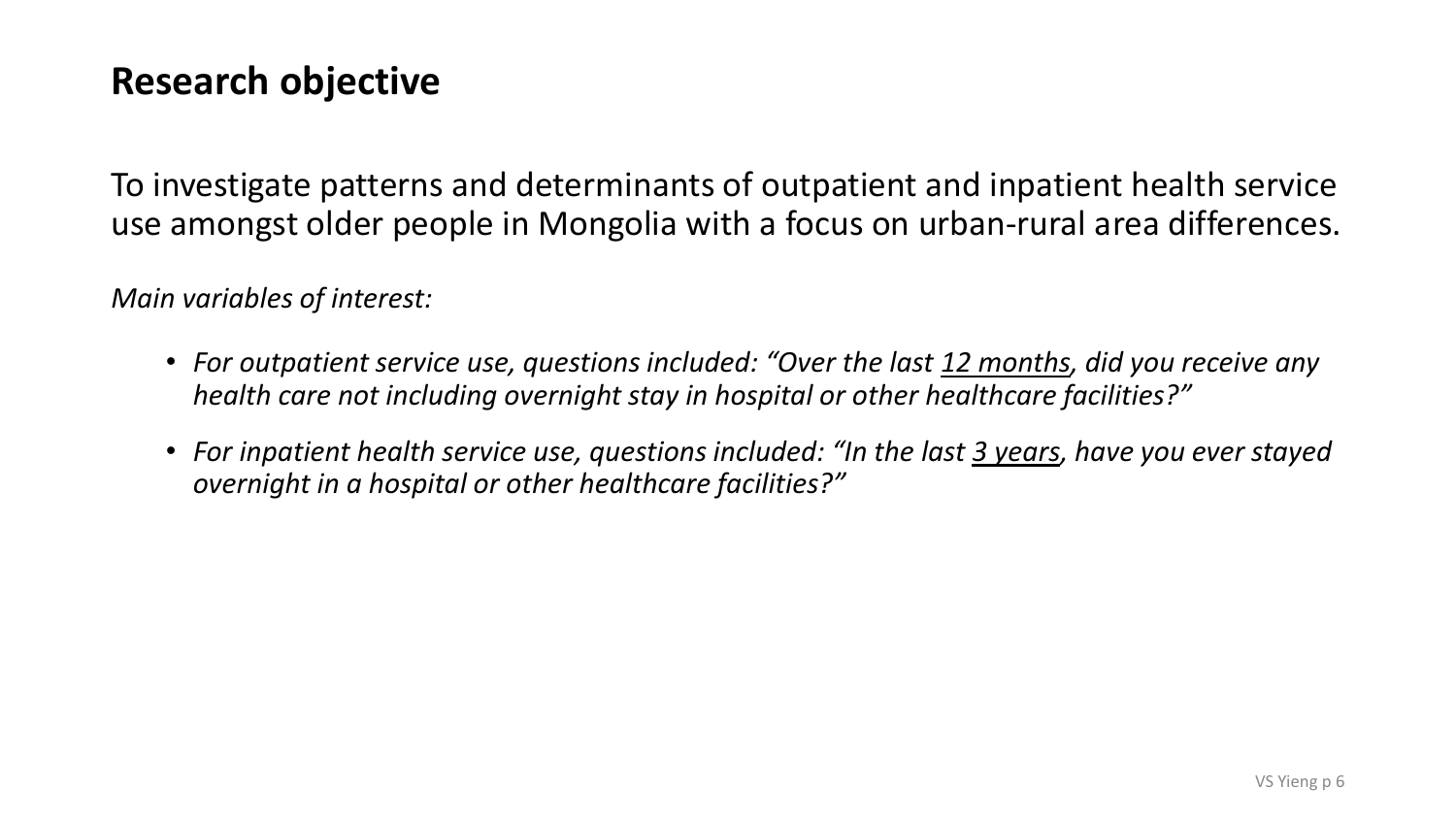### **Data collection and analytical approach**

The research was approved by the Research Ethics Committee of the Mongolian National University of Medical Sciences (2017/3-08).

Led by the Mongolian team, the survey was implemented between late 2017 and early 2018.

Data were collected through 45-90 minutes face-to-face interviews using structured questionnaires and clinical assessments (same module as WHO-SAGE questionnaire).

Respondents selected from Ulaanbaatar as well as two rural provinces near the capital.

Final sample size was 975 people aged 60 years and older, with approximately half from urban and half from rural areas. The participation rate was over 95%, similarly high in other SAGE data (85% in India and 93% in China).

Unadjusted crude percentages were reported. Multivariate logistic regressions were used for analyses reporting adjusted Odds Ratios (AORs) and 95% Confidence Intervals (CIs).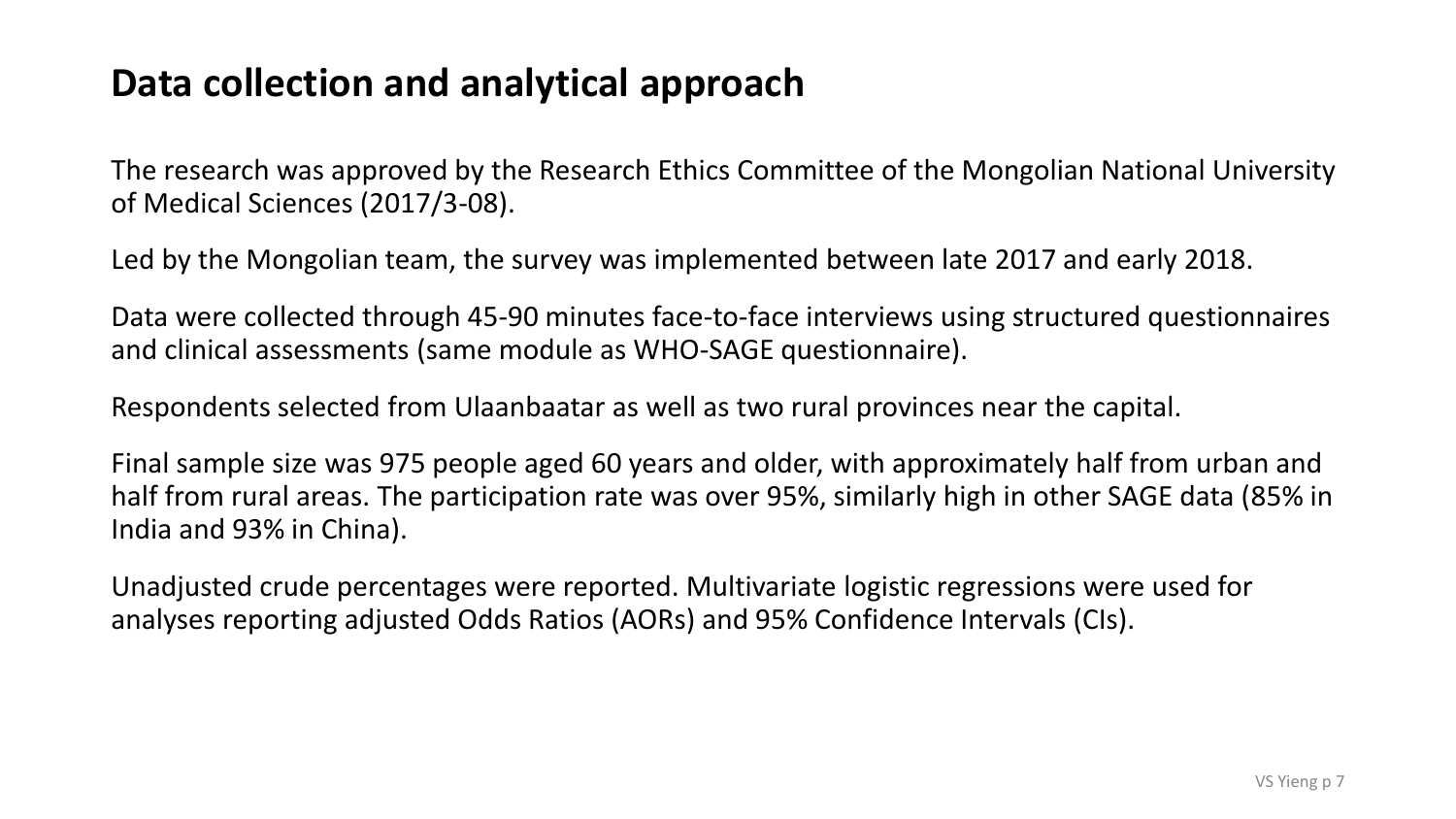| <b>Attributes</b>        |                     | Residence % (n=975) |                    |                |             |                |                   |
|--------------------------|---------------------|---------------------|--------------------|----------------|-------------|----------------|-------------------|
|                          |                     |                     | <b>Rural areas</b> |                | Urban - ger |                | Urban - apartment |
|                          |                     |                     | $(n=478)$          |                | $(n=255)$   |                | $(n=242)$         |
| <b>Sex</b>               | Male                |                     | 44 (210)           |                | 35 (89)     |                | 33 (81)           |
|                          | Female              |                     | 56(268)            |                | 65 (166)    |                | 66 (161)          |
| <b>Age group</b>         | 60-69               |                     | 63 (299)           |                | 69 (177)    |                | 47 (114)          |
|                          | 70-79               |                     | 29 (137)           |                | 28(71)      |                | 35(85)            |
|                          | $80+$               | 9                   | (42)               | $\overline{3}$ | (7)         |                | 18(43)            |
| <b>Marital status</b>    | Married/Cohabiting  |                     | 64(305)            |                | 52(132)     |                | 54(130)           |
|                          | Not married*        |                     | 5(26)              |                | 3(8)        |                | 3(7)              |
|                          | Widowed             |                     | 31(147)            |                | 45 (115)    |                | 43 (105)          |
| <b>Ethnicity</b>         | Mongol <sup>+</sup> |                     | 99 (475)           |                | 87(221)     |                | 94 (228)          |
|                          | Kazak‡              | 0.2(1)              |                    |                | 12(30)      | $\overline{4}$ | (9)               |
|                          | Other               | 0.4(2)              |                    | $\overline{2}$ | (4)         |                | 2(5)              |
| <b>Religion</b>          | <b>None</b>         |                     | 17(82)             |                | 36(91)      |                | 35 (86)           |
|                          | <b>Buddhist</b>     |                     | 81 (388)           |                | 58 (147)    |                | 61 $(147)$        |
|                          | Other               |                     | 1(5)               |                | 7(17)       |                | 3(8)              |
| <b>Educational</b>       | No formal education |                     | 5(24)              |                | 2(4)        |                | 2(4)              |
| attainment               | Primary school      |                     | 34(159)            | $\overline{7}$ | (18)        |                | 5(12)             |
|                          | Secondary school    |                     | 23(107)            |                | 29(74)      |                | 19 (46)           |
|                          | High school         | 13                  | (59)               |                | 15(39)      | 19             | (47)              |
|                          | Tertiary or higher  |                     | 26(121)            |                | 46 (116)    |                | 55(133)           |
| <b>Economic tertiles</b> | Tertile 1 (lowest)  | 42                  | (162)              | 29             | (68)        |                | 25(48)            |
|                          | Tertile 2           |                     | 40 (154)           |                | 29(67)      |                | 22(43)            |
|                          | Tertile 3 (highest) |                     | 19(73)             |                | 42 (96)     |                | 53 (102)          |

#### **Table 1 Demographic and socioeconomic characteristics**

Compared to rural residents, both urban - *ger*  and urban - *apartment* residents had a greater predominance of

- females; widows
- higher education
- greater representation in the uppermost economic tertile

Within urban areas, there was a higher proportion of urban - *apartment* residents were aged 80 years+ and higher socioeconomic status.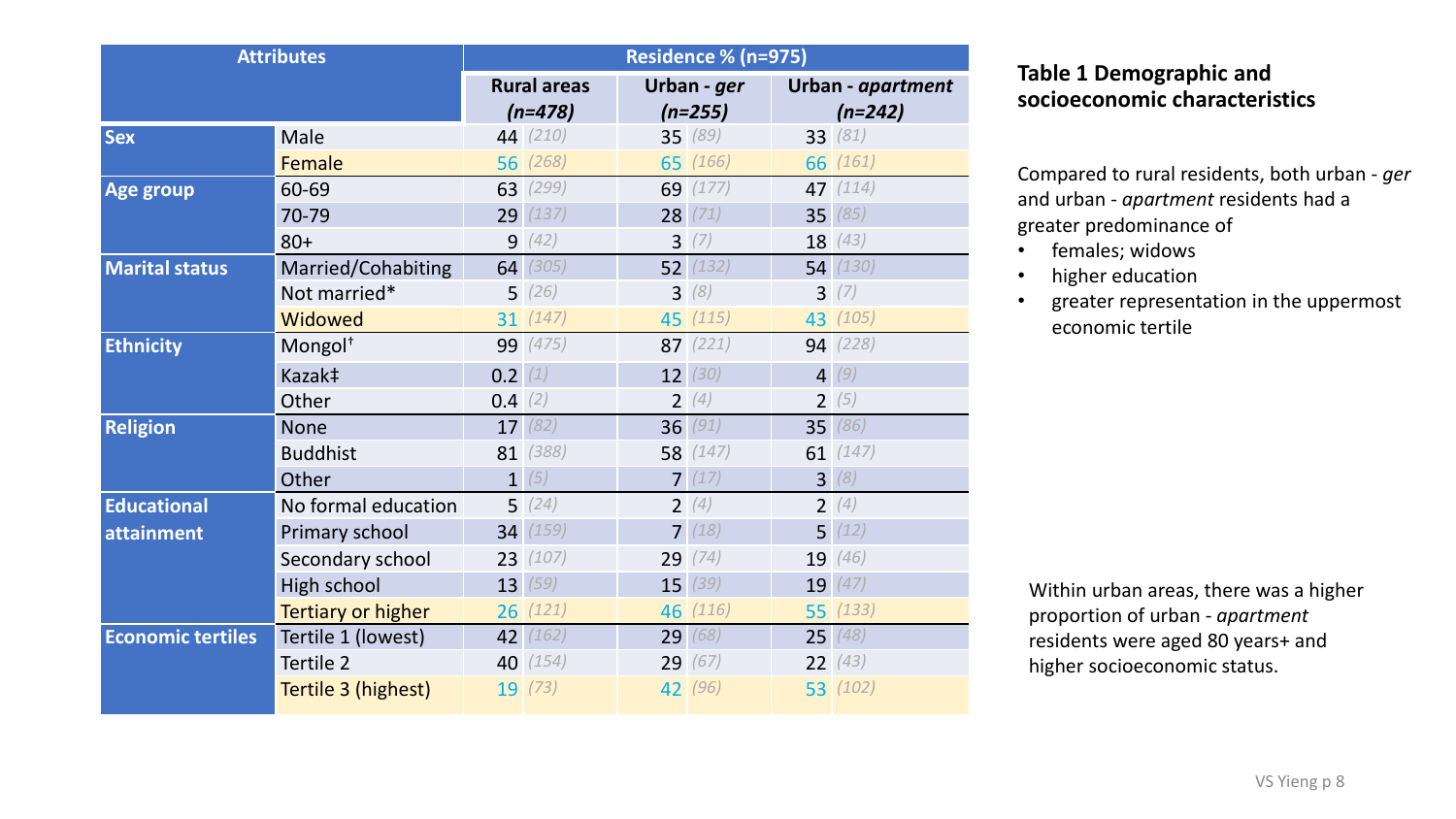|                                                 | <b>Residence (%)</b> |                |                   |  |
|-------------------------------------------------|----------------------|----------------|-------------------|--|
|                                                 | <b>Rural</b>         | Urban - ger    | Urban - apartment |  |
| Outpatient visits in the past year              |                      |                |                   |  |
| <b>Yes</b>                                      | 53                   | 48             | 66                |  |
| <b>No</b>                                       | 47                   | 52             | 33                |  |
| <b>Type of outpatient facility</b>              |                      |                |                   |  |
| <b>Public clinics, including health centres</b> | 55                   | 69             | 70                |  |
| <b>Public hospitals</b>                         | 29                   | 20             | 19                |  |
| <b>Private facilities</b>                       | 11                   | 12             | 11                |  |
| Inpatient stays in the past 3 years             |                      |                |                   |  |
| <b>Yes</b>                                      | 49                   | 52             | 54                |  |
| <b>No</b>                                       | 51                   | 48             | 46                |  |
| <b>Type of inpatient facility</b>               |                      |                |                   |  |
| <b>Public hospitals</b>                         | 84                   | 83             | 82                |  |
| <b>Private hospitals</b>                        | 11                   | 15             | 17                |  |
| <b>Reasons for health service use**</b>         |                      |                |                   |  |
| Acute or communicable conditions                | 5                    | $\overline{4}$ | 5                 |  |
| Chronic joint pain / arthritis                  | 16                   | 11             | 16                |  |
| <b>Heart problems</b>                           | 12                   | 15             | 12                |  |
| <b>Hypertension</b>                             | 32                   | 30             | 32                |  |
| Liver cirrhosis, liver cancer, other cancers    | 3                    | $\overline{4}$ | 4                 |  |
| <b>Diabetes</b>                                 | $\mathbf{1}$         | $\overline{2}$ | $\overline{4}$    |  |
| Other internal medicinet                        | 5                    | 6              | 6                 |  |
| Other‡                                          | 27                   | 27             | 20                |  |
| <b>Number of chronic conditions</b>             |                      |                |                   |  |
| $\bf{0}$                                        | 25                   | 13             | 9                 |  |
| $\overline{\mathbf{1}}$                         | 33                   | 32             | 28                |  |
| $2+$                                            | 42                   | 55             | 63                |  |

#### **Residence (%) Table 2 Health service use**

Across the three areas, outpatient service use was highest among urban - *apartment* area and most commonly in FHC and SHC.

About half reported needing inpatient care across the three areas.

The most common condition leading to health service use was hypertension.

Chronic conditions were higher in urban - *apartment* areas but could be due to older age.

visceral or muscular pain; ‡ includes surgery, injuries, regular check-ups, breathing problems, sleep disorders, fatigue, allergies, hearing, vision, dental, neuropathy. 9 \* either inpatient or outpatient; †includes stomach, pancreas, kidney, gynaecological, prostate, bladder, haematological and nutritional disorders; generalised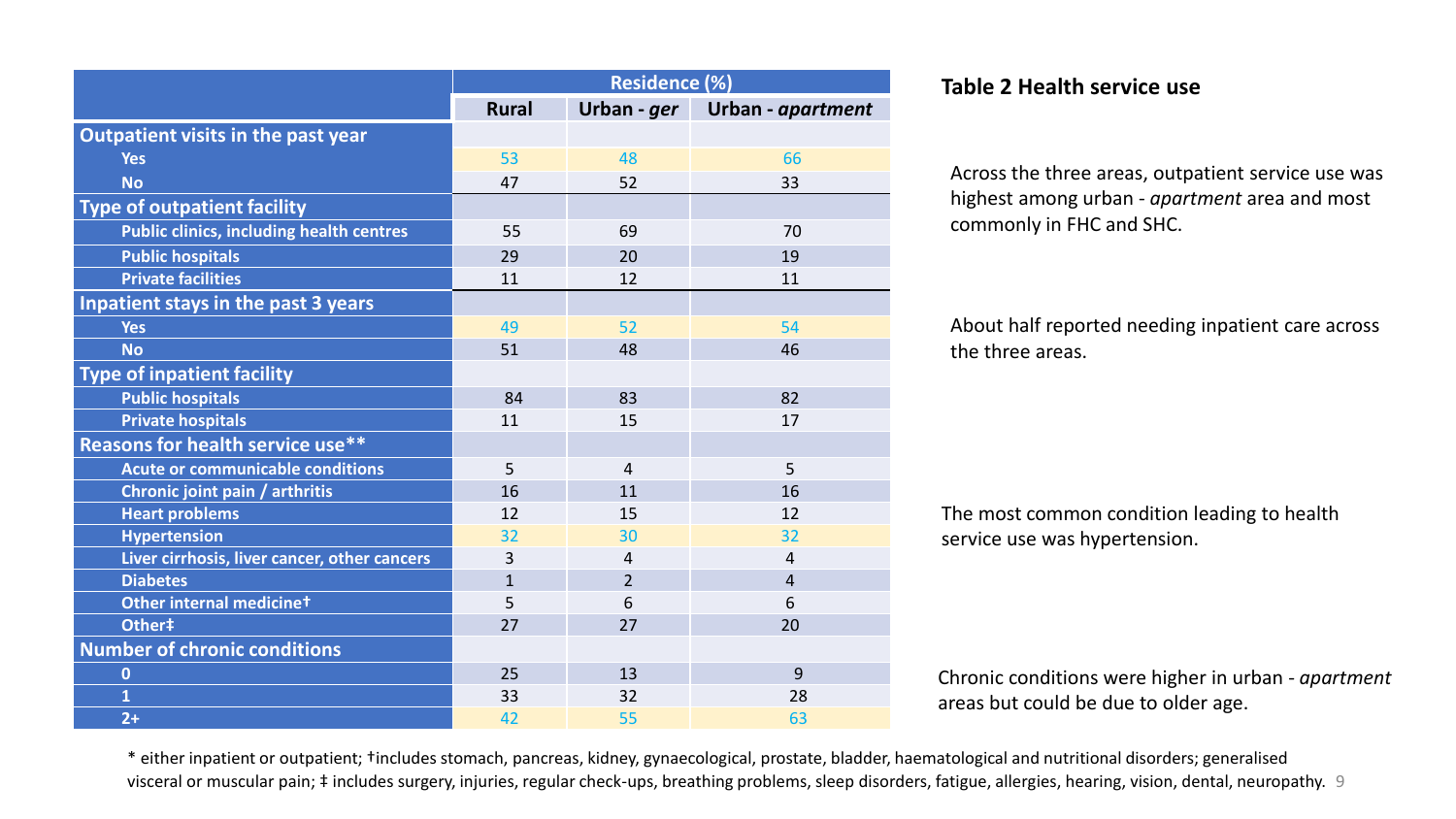|                               | Residence % (n) |             |                   |                                       |
|-------------------------------|-----------------|-------------|-------------------|---------------------------------------|
|                               | <b>Rural</b>    | Urban - ger | Urban - apartment | <b>Table 3 Accessibility and</b>      |
| <b>Outpatient service use</b> |                 |             |                   | payment for health services           |
| <b>Travel mode</b>            |                 |             |                   |                                       |
| <b>Private vehicle</b>        | 38(86)          | 15(17)      | 17(25)            |                                       |
| <b>Public Transport</b>       | 42 $(96)$       | 64 $(71)$   | 74 (109)          |                                       |
| <b>Taxi</b>                   | 5(12)           | 12(13)      | 6(9)              |                                       |
| <b>Walk</b>                   | 15(34)          | 9(10)       | 3(5)              | Travel time over an hour for outpatie |
| <b>Travel time</b>            |                 |             |                   | inpatient health service use was sign |
| <1 hour                       | 82(197)         | 94(113)     | 91(142)           | higher in rural areas.                |
| $\geq 1$ hour                 | 18(43)          | 6(7)        | 9(14)             |                                       |
| <b>Payment</b>                |                 |             |                   |                                       |
| <b>Self or spouse</b>         | 12(27)          | 7(8)        | 6(9)              |                                       |
| Son/daughter or other family  | 3(7)            | 3(4)        | 4(6)              | Urban residents accessed a statistica |
| <b>Insurance</b>              | 10(23)          | 1(1)        | 1(1)              | significant higher proportion of free |
| <b>Free</b>                   | 75 (169)        | 89 (108)    | 90(145)           | outpatient and inpatient services tha |
| <b>Inpatient service use</b>  |                 |             |                   | residents (both $x^2$ p<0.001).       |
| <b>Travel mode</b>            |                 |             |                   |                                       |
| <b>Private vehicle</b>        | 54(109)         | 40 $(40)$   | 43 $(40)$         |                                       |
| <b>Public Transport</b>       | 6(13)           | 22(22)      | 15(14)            |                                       |
| <b>Taxi</b>                   | 13(27)          | 25(25)      | 23(21)            |                                       |
| <b>Walk</b>                   | 23(46)          | 2(2)        | 6 $(6)$           |                                       |
| <b>Ambulance</b>              | 3(6)            | 11 $(11)$   | 13(12)            |                                       |
| <b>Travel time</b>            |                 |             |                   |                                       |
| <1 hour                       | 71(143)         | 78(76)      | 82 $(75)$         |                                       |
| $\geq 1$ hour                 | 28(57)          | 22(21)      | 19(17)            |                                       |
| Payment                       |                 |             |                   |                                       |
| <b>Self or spouse</b>         | 23(47)          | 12(12)      | 15(14)            |                                       |
| Son/daughter or other family  | 5(10)           | 7(7)        | 9(8)              |                                       |
| <b>Insurance</b>              | 9(19)           | 6(6)        | 2(2)              |                                       |
| <b>Free</b>                   | 63 (128)        | 75(75)      | 74(69)            | VS Yieng p 10                         |

#### **Table 3 Accessibility and payment for health services**

Travel time over an hour for outpatient and inpatient health service use was significantly higher in rural areas.

Urban residents accessed a statistically significant higher proportion of free outpatient and inpatient services than rural residents (both  $χ2$  p<0.001).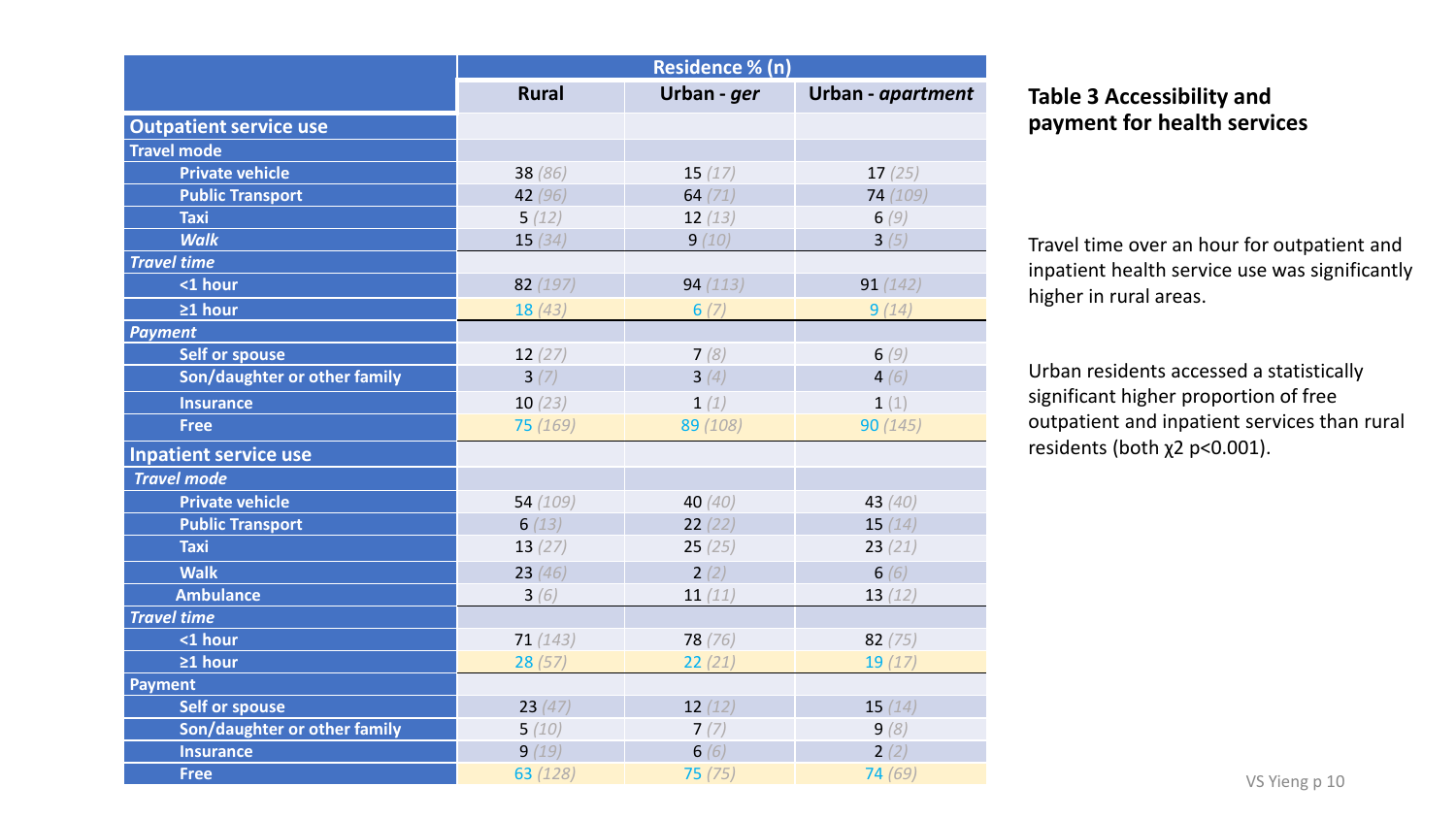| <b>Attributes</b>         |                         | <b>Adjusted Odds Ratios [95% Confidence Interval]</b> |                      |  |  |
|---------------------------|-------------------------|-------------------------------------------------------|----------------------|--|--|
|                           |                         | <b>Outpatient use</b>                                 | <b>Inpatient use</b> |  |  |
| <b>Sex</b>                |                         |                                                       |                      |  |  |
|                           | Male                    | Reference                                             | Reference            |  |  |
|                           | Female                  | $1.88$ [1.3; 2.6]                                     | $1.27$ [0.9-1.8]     |  |  |
| Age group                 |                         |                                                       |                      |  |  |
|                           | 60-69                   | Reference                                             | Reference            |  |  |
|                           | 70-79                   | $1.00$ [0.6; 1.8]                                     | $0.86$ [0.5; 1.5]    |  |  |
|                           | $80+$                   | $1.65$ [0.6; 4.9]                                     | $0.73$ [0.2; 2.1]    |  |  |
| <b>Marital status</b>     |                         |                                                       |                      |  |  |
|                           | Married/Cohabiting      | Reference                                             | Reference            |  |  |
|                           | Not married/Divorced    | $1.4$ [0.7; 3.1]                                      | $0.4$ [0.2; 0.9]     |  |  |
|                           | Widowed                 | $0.9$ [0.6; 1.3]                                      | $0.9$ [0.6; 1.3]     |  |  |
| <b>Education</b>          |                         |                                                       |                      |  |  |
|                           | Primary school or below | Reference                                             | Reference            |  |  |
|                           | Secondary school        | $1.02$ [0.7; 1.6]                                     | $1.18$ [0.7; 1.8]    |  |  |
|                           | High school             | $0.96$ [0.6; 1.4]                                     | 1.32 [0.9; 1.9]      |  |  |
|                           | Tertiary or higher      | $0.85$ [0.5; 1.3]                                     | $0.9$ [0.8; 1.7]     |  |  |
| <b>Economic tertile</b>   |                         |                                                       |                      |  |  |
|                           | Tertile 1 (lowest)      | $0.63$ [0.4; 0.9]                                     | $1.32$ [0.9; 1.9]    |  |  |
|                           | Tertile 2               | $0.73$ [0.5; 1.1]                                     | $1.17$ [0.8; 1.7]    |  |  |
|                           | Tertile 3 (highest)     | Reference                                             | Reference            |  |  |
| <b>Urban-rural areas</b>  |                         |                                                       |                      |  |  |
|                           | Rural area              | $0.81$ [0.5; 1.2]                                     | $1.12$ [0.7; 1.7]    |  |  |
|                           | Urban area              |                                                       |                      |  |  |
|                           | ger                     | $0.54$ [0.4; 0.8]                                     | $1.08$ [0.7; 1.6]    |  |  |
|                           | apartment               | Reference                                             | Reference            |  |  |
| <b>Chronic conditions</b> |                         |                                                       |                      |  |  |
|                           | $\mathbf 0$             | Reference                                             | Reference            |  |  |
|                           | $\mathbf 1$             | $2.59$ [1.7; 4.0]                                     | $1.97$ [1.3; 3.1]    |  |  |
|                           | $2+$                    | 2.78 [1.8; 4.3]                                       | 3.01 [1.9; 4.6]      |  |  |

**Table 4. Adjusted multivariate logistic regression on health service use**

Females were more likely to use outpatient and inpatient services than males.

Older persons in lower economic tertiles were less likely to use outpatient services but more likely to use inpatient services.

Compared to urban - *apartment* residents, urban *- ger* residents were much less likely to use outpatient services.

Chronic conditions were strong factors associated with both outpatient and inpatient service use.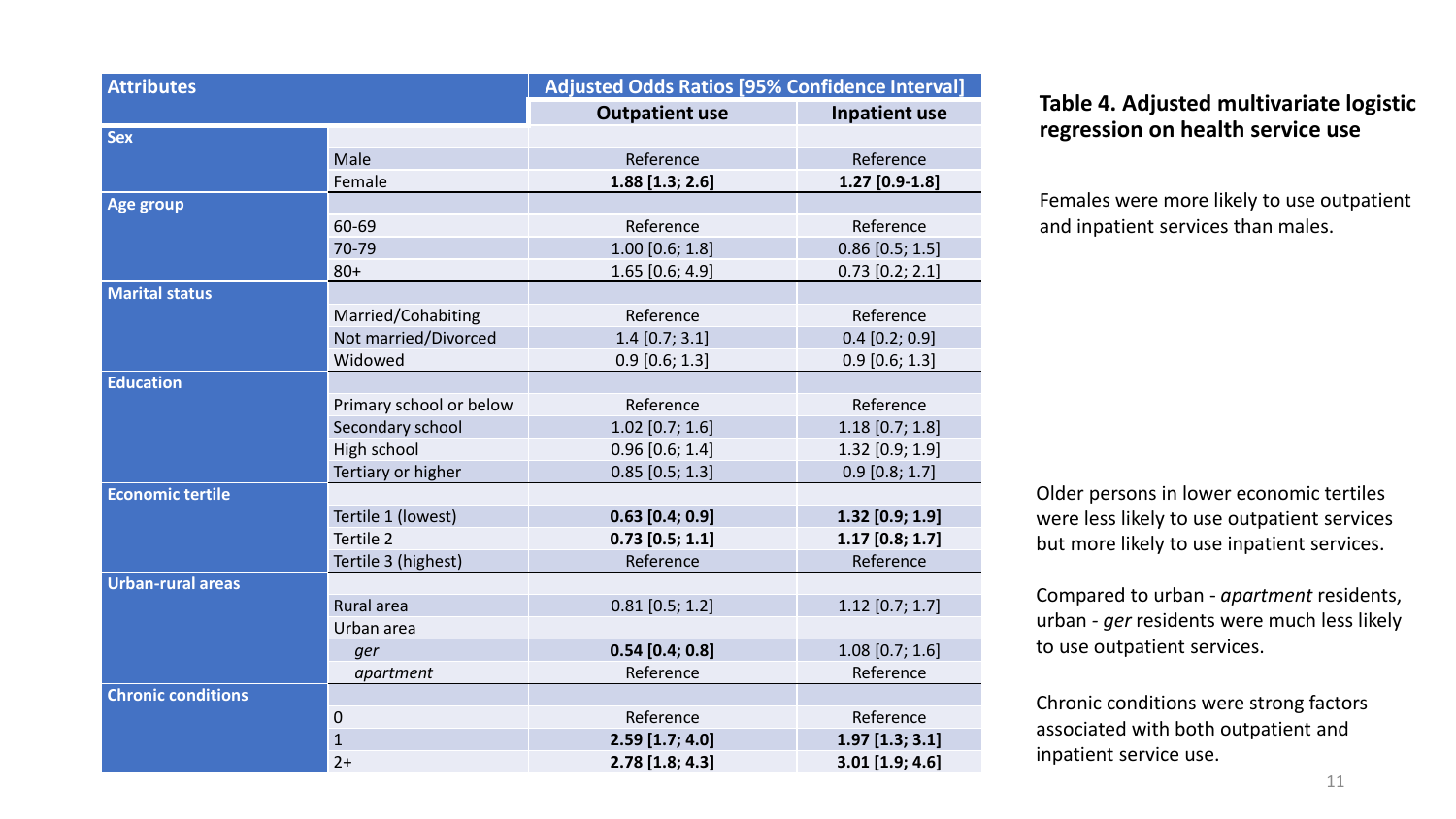|                               | Payment (not free vs free $-$ ref) |
|-------------------------------|------------------------------------|
| <b>Outpatient service use</b> |                                    |
| <b>Rural</b>                  | $3.65$ [1.8; 7.4]                  |
| Urban - ger                   | $0.98$ [0.4; 2.2]                  |
| <b>Urban - apartment</b>      | Reference                          |
| <b>Inpatient service use</b>  |                                    |
| <b>Rural</b>                  | $1.46$ [0.8; 2.8]                  |
| Urban - ger                   | $0.98$ [0.5; 1.9]                  |
| <b>Urban - apartment</b>      | Reference                          |

**Adjusted Odds Ratios for the same attributes as in Table 4 [95% Confidence Interval]**

**Out of pocket expenditure (OOP)** – rural residents were over three times more likely to pay for outpatient services compared to urban - *apartment* residents.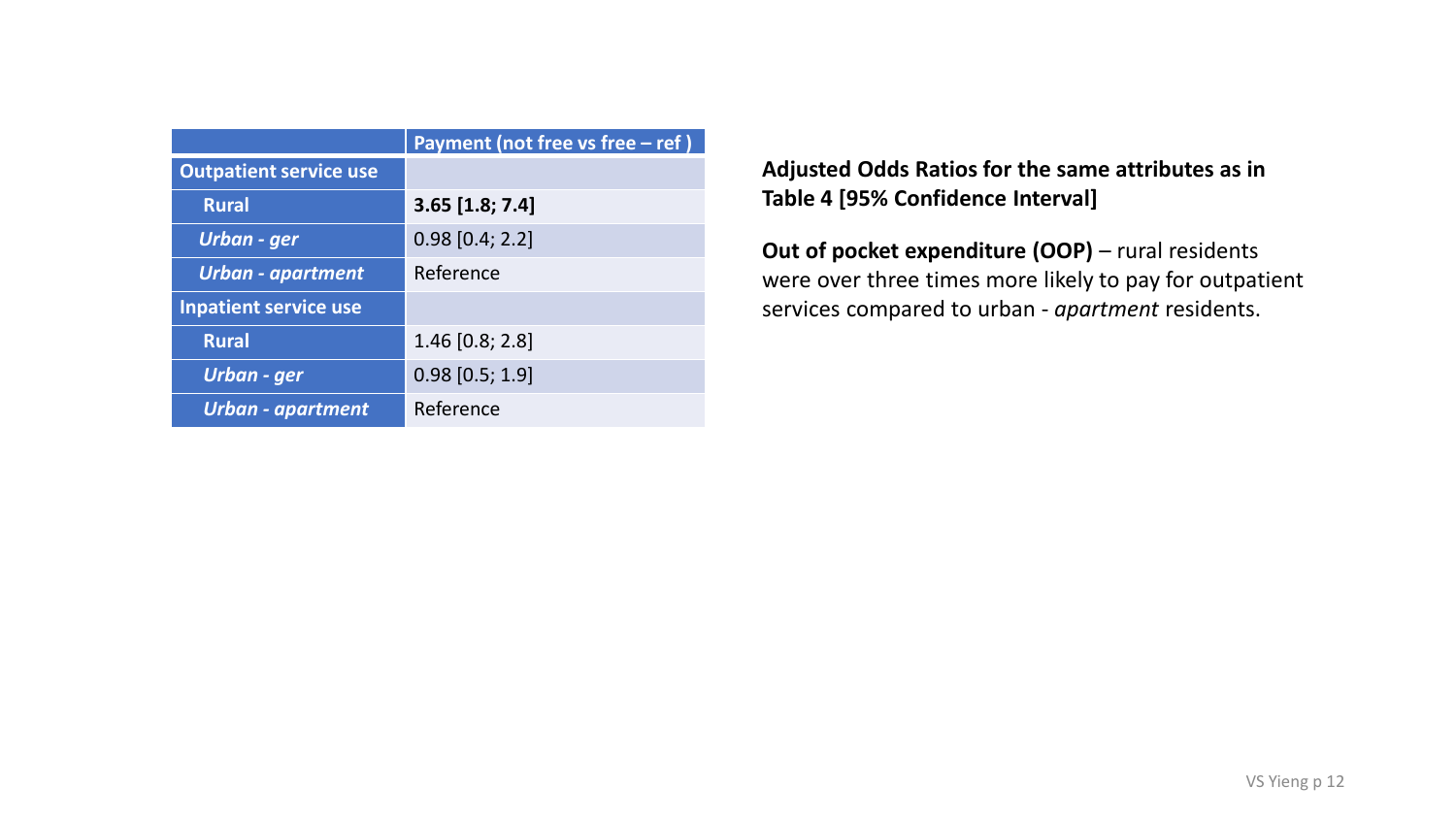### **Discussion of findings**

Females were more likely than males to use outpatient and inpatient services.

- A plausible explanation is that men are more likely to have lower rates of awareness and hence delay accessing care, especially for less urgent chronic health conditions.
- This result was supported by a chronic disease risk factor surveillance study (STEPS) in Mongolia found that females aged 55-64 years had a higher prevalence of NCDs than men (42.6% vs 36.1%).

Increasing numbers of chronic conditions, especially with co-morbidities, were associated with both outpatient and inpatient health service use.

- Hypertension was the most common condition for health service use. A recent study in Ulaanbaatar has reported hypertension prevalence of 46.5% (using 130/80 mm Hg).
- Hypertension is significant risk factor for ischemic heart disease and hemorrhagic stroke.

References – Potts et al. Hypertension prevalence and control in Ulaanbaatar, Mongolia. *J Clin Hypertens*. 2020; 22:03-110. | Peltzer K et al: Universal health coverage in emerging economies: findings on health care utilization by older adults in China, Ghana, India, Mexico, the Russian Federation, and South Africa. *Glob Health Action* 2014, 7:25314. | Public Health Institute Mongolia. Third national STEPS Survey on the Prevalence of Noncommunicable Disease and Injury Risk Factors-2013. Ulaanbaatar Ministry of Health and Sports; 2013.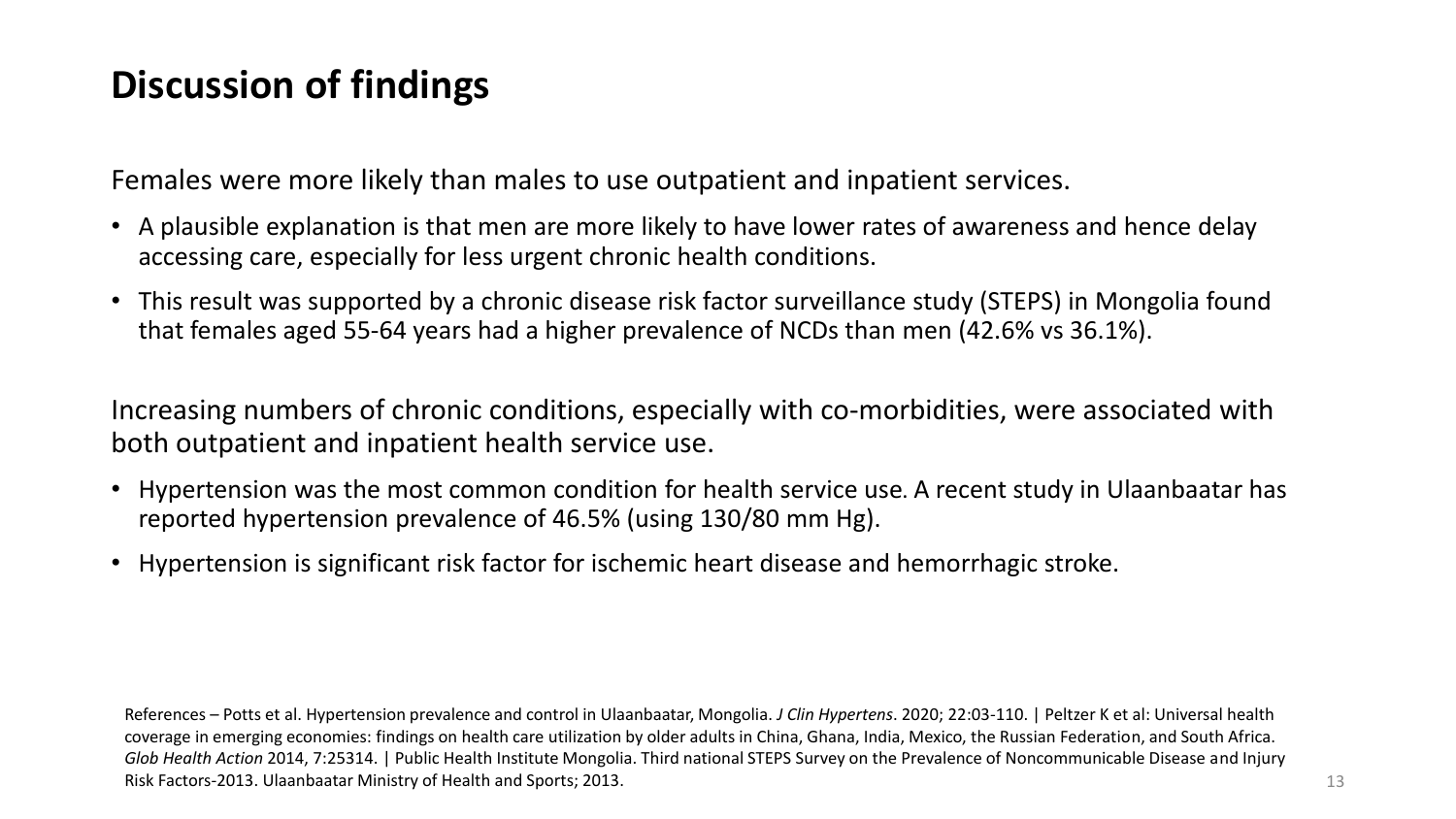# **Discussion of findings (cont.)**

Older persons in lower economic tertiles were less likely to use outpatient services (due to OOP) but more likely to use inpatient services.

Compared to urban *apartment* older residents, there is evidence of disparities in outpatient service use amongst rural and urban *- ger* areas.

- Low-income rural residents and rural-to-urban migrants living in the outskirts of urban areas (especially *ger*  districts) have limited access to higher levels of health services.
- Higher income individuals tend to bypass FHCs in urban areas and self-refer to secondary/tertiary care.

Our data support previous findings from the Mongolian Household Socio-Economic Survey data 2007-2018 that free access to health services does not guarantee equitable access.

*"Reasons given for not seeking treatment in the 2018 survey include the facility was too far or could not afford travel highlighting the role of geographic challenges compounded by weak transport infrastructure*."

References – WHO. 2013. Regional Office for the Western Pacific. (2013). Mongolia health system review. Manila : WHO Regional Office for the Western Pacific. Dorjdagva et al. 2017. *Int J Equity Health*, 16(1):73. | Jigjidsuren et al. 2019. *BMC Health Serv Res*, 19(1):129. Jigjidsuren et al. 2021. ADB East Asia Working Paper Series. No. 35. Manila: Asian Development Bank.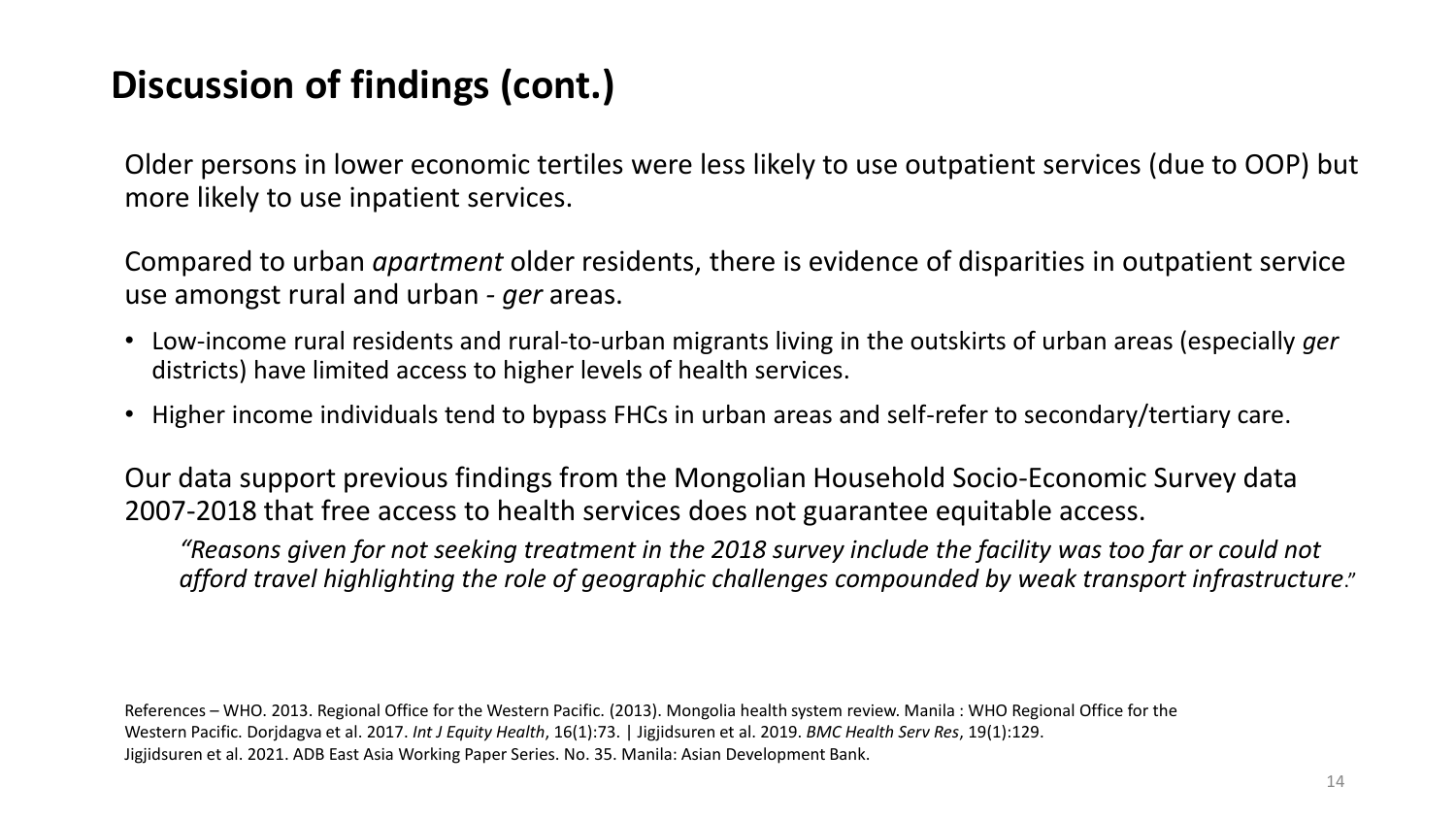### **Cross-reference with other SAGE data**

Advantage of standardized questions and possible international comparison.

Compared with other WHO-SAGE data, Mongolia had slightly lower use of outpatient service in the past year (55%) compared to 60% to 70% in PR China, Ghana, South Africa, the Russian Federation and 80% in India.

Mongolia had a much higher proportion of older people using inpatient services in the past three years (over 50%) compared with 22% in PR China and 30% in the Russian Federation. Other countries in WHO-SAGE data (Ghana, India, Mexico, South Africa) all reported <20%.

- Plausible explanation for high hospital use could be from influence of the USSR health system. High inpatient rates have also been reported in former Soviet Union countries.
- Preference for inpatient care could also be due to more comprehensive services at the hospitals compared to outpatient and other primary health facilities.

References – He, Muenchrath, Kowal. 2012. Shades of Gray: A Cross-Country Study of Health and Well-Being of the Older Populations in SAGE Countries, 2007–2010. Washington, DC: US Census Bureau. | WHO.: SAGE Wave 1 Russian Academy of Medical Sciences. Geneva: World Health Organization; 2014. | Glonti K: Specialised and inpatient services. In: Trends in health systems in the former Soviet services. World Health Organization: European Observatory on Health Systems and Policies; 2014.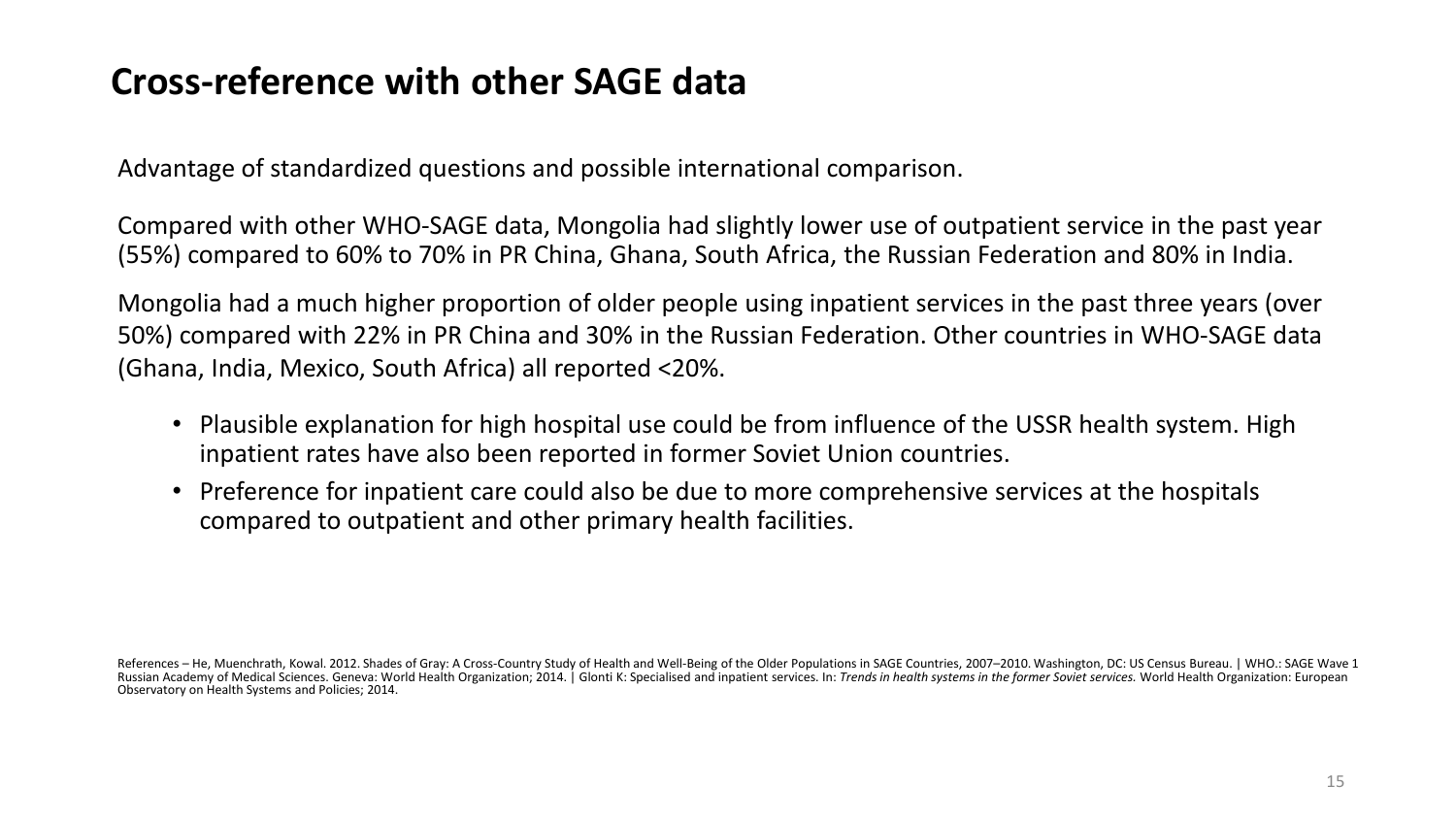# **Implications and ways forward**

### *Supply interventions*

Limited and scattered infrastructure has contributed to geographical health service inequalities:

- Mongolian State Policy on Health (2017-2026) has promoted primary health care and home visits and the use of mobile health screening or M-Health (21 provinces, including 9 districts in Ulaanbaatar).
- M-Health services help to not only reach out to migrants in urban-*ger* areas but also address geographical barriers for low-income rural residents and nomadic populations in remote areas.

#### *Demand interventions – promoting the use of primary health care*

- Several factors relating to bypassing local primary health care have been attributed to unavailability of diagnostic capacities, treatment options and essential medicines.
- According to a recent ADB report (three decades of partnership in Mongolia), primary health services might not yet meet user expectations on the range and quality of services and will require investment in financial and human resources as well as referral mechanisms.
- Recent evidence in Mongolia has reported that the FHC and SHC have incorporated health promotion into their routine services (42% of FHC in urban areas and 39% of SHC in rural areas).

References -- Uochi 2020. Mongolia poverty update 2018: Main report of household socio-economic survey. National Statistics Office of Mongolia.. Asian Development Bank. 2021. Supporting primary health care in Mongolia. ADB East Asia Working Paper Series. No. 35. Manila. | WHO. 2021. Mongolia's mobile health clinics bring primary health care to vulnerable communities [who.int/news-room/feature-stories/detail/] 20 March 2021.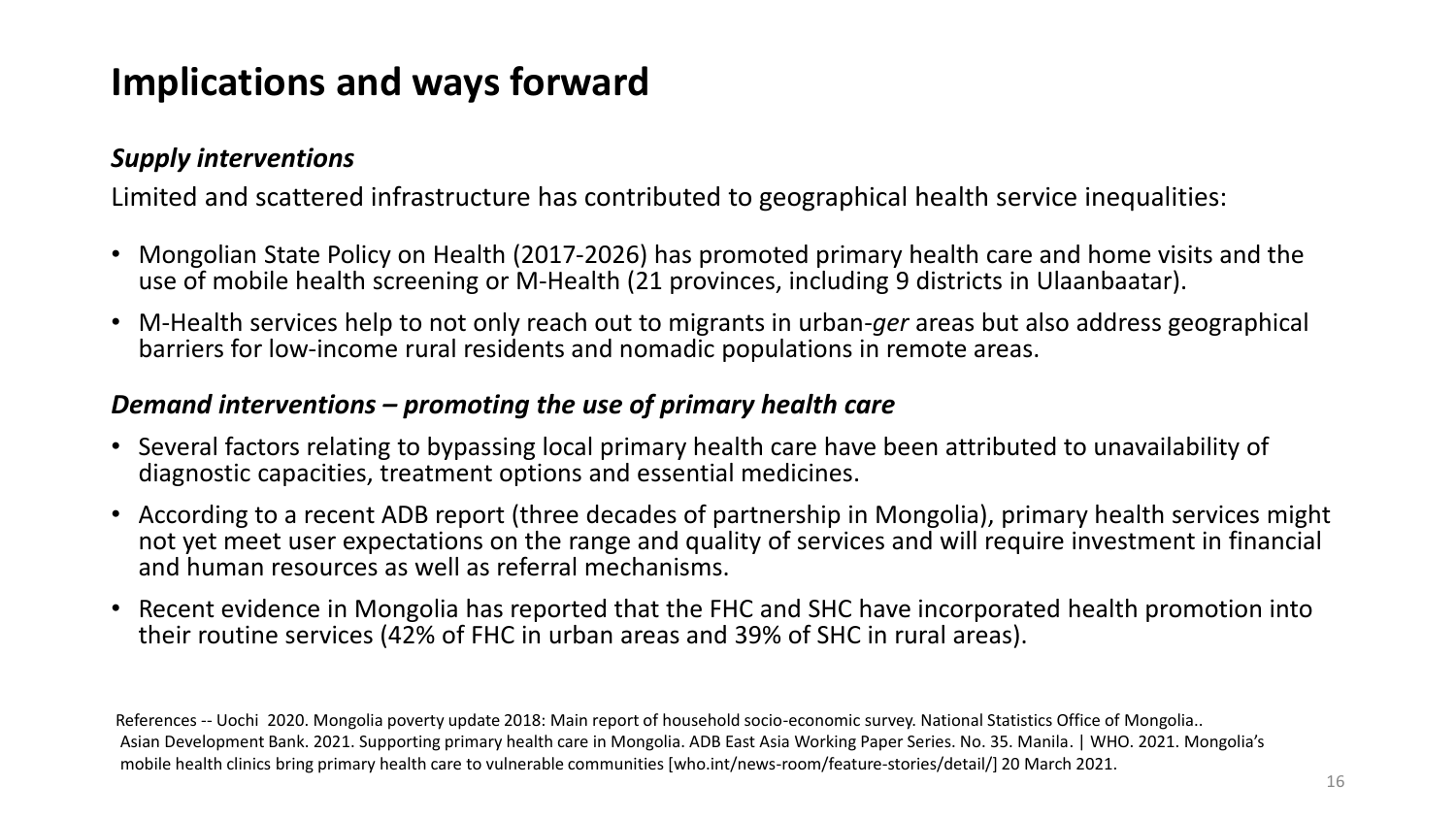### **Concluding notes**

This study contributes to knowledge of older persons in low and middle-income countries. Its strength lies on international data partnerships and standardized questions for cross-country comparisons. There is potential for future follow-up data, subject to institutional support and funding.

Hypertension was reported as the most common reason for health service use. Promoting NCD prevention and primary care management could potentially reduce the costs from hospital-based care.

Reorienting to primary health care will require expanding range of service facilities and attracting skilled health professionals in remote areas.

Unofficial self-referrals to secondary and tertiary care resulting in out-of-pocket expenditure will continue to be a fundamental challenge to UHC.

Mongolia's population ageing could put further the demand for health services, especially disparities in outpatient service use for rural and urban *ger* areas and high inpatient service use.